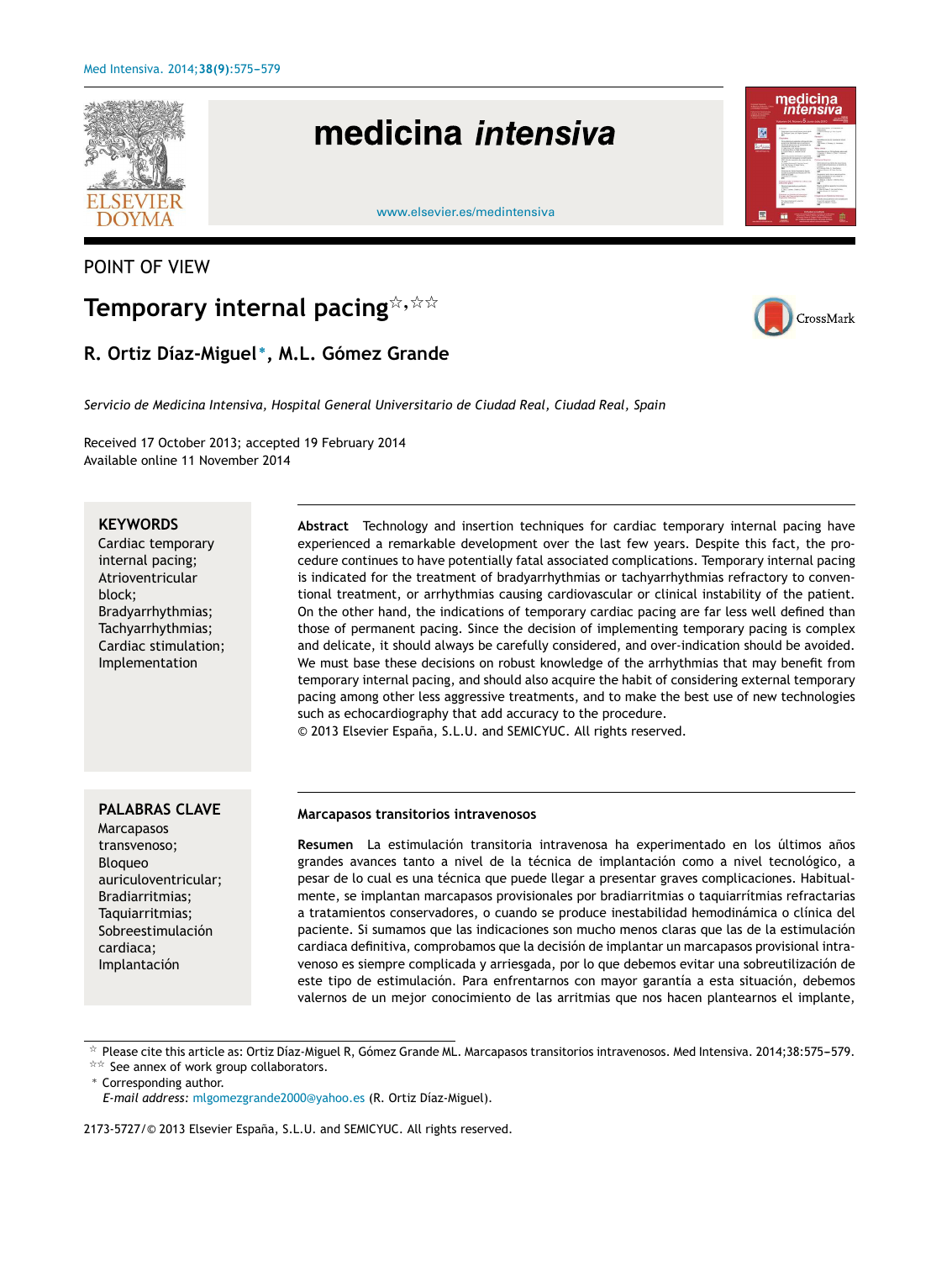valorar alternativas menos agresivas, como el marcapasos transcutáneo, y valernos de las nuevas tecnologías, como la ecografía, que facilitarán el desarrollo de esta técnica. © 2013 Elsevier España, S.L.U. y SEMICYUC. Todos los derechos reservados.

# **Introduction**

Since Zoll<sup>[1](#page-4-0)</sup> first applied two electrodes connected to a generator to the thorax via the hypodermic route in 1952, temporary cardiac pacing has experienced great advances in terms of both technology and the techniques employed. This has resulted in a notorious increase in the use of temporary internal (transvenous) pacemakers (TVPs) in recent years. Indeed, excessive use is sometimes made of these devices, and the indications may be rather questionable.

Although the learning curve is not too demanding, the technique is not without complications-many of which can be serious.[2](#page-4-0)

Internal pacing seeks to achieve clinical and hemodynamic stabilization in patients who present acute electrical instability due to bradyarrhythmias or tachyarrhythmias. However, the indications of TVP are far less clear than those of permanent cardiac pacing, since they are based on clinical experience rather than on scientific evidence.  $3-5$ 

In general, TVP is indicated in bradyarrhythmias with hemodynamic alterations that do not respond to conservative management (positive chronotropic drugs, treatment of the underlying cause, etc.) or in situations where permanent pacemaker (PPM) implantation is not indicated at the time or is not possible, or where the risk of PPM implantation outweighs its benefits. In any case, the cause triggering the arrhythmia always should be treated if possible.

The decision to implant a TVP is sometimes difficult. Caution should accompany the decision, since implantation in situations of paroxysmal atrioventricular block (AVB) can cause the latter to become dependent upon the pacemaker - with the consequent risk of cardiac arrest in the event of accidental electrode displacement.

Likewise, in the case of tachyarrhythmias, and once the etiological and drug treatment options have been exhausted, we can resort to cardiac overdrive or overstimulation in an attempt to revert the situation, as in patients with *torsades de pointes* or polymorphic ventricular tachy-cardias associated to prolongation of the QT interval.<sup>[6,7](#page-4-0)</sup>

As a general rule, patients will require TVP if they suffer syncope, cardiac arrest or hemodynamic instability secondary to bradycardia/tachycardia, once the conservative measures have failed or are difficult to apply in a rapid and effective manner.

The big problem is defining hemodynamic instability. What do we mean by ''instability''? Hypotension? The need for vasoactive drugs? And if so, at what doses? Do we take the shock index to be a subjective piece of information? Oliguria? Hypoperfusion? Diminished consciousness? Can we really improve the hemodynamic condition of a patient suffering from bradycardia with the implantation of a singlechamber PPM in VVI pacing mode, knowing that this may lead to a loss of atrioventricular synchronization with a conse-quent drop in cardiac output?<sup>8</sup> [It](#page-4-0) is not always easy to make a decision.

The present study aims to analyze the indications and complications of TVP implantation, following a review of the series found in the literature-an arduous task considering the diversity of published results.

In addition to TVP, there are other temporary pacing options, e.g., transcutaneous, epicardial or transesophageal pacing modes, each with different advantages and inconveniences-though such systems will not be addressed here. $9-11$ 

# **Indications**

The indications of TVP are classified according to the urgency of the situation. However, they lack clear supporting evidence, except in the case of syncope, cardiac arrest or hemodynamic instability secondary to bradycardia or tachycardia.

It is common for this kind of situation to manifest in acute myocardial infarction (AMI). In the event of AVB in the context of inferior AMI, we usually observe a suprahisian escape rhythm, associated to a good prognosis and favorable response to positive chronotropic drugs. Both the sinus node (SN) and the atrioventricular node (AVN) are irrigated by the circumflex artery or the right coronary artery; as a result, conduction alterations in the context of inferior AMI are transient and rarely progress. Other mechanisms are the activation of chemoreceptors in the posterior wall of the left ventricle, the release of adenosine, and an increased effect of the parasympathetic tone. In contrast, in anterior AMI, the appearance of blocking phenomena is indicative of a poor prognosis due to the degree of block, which in this case is associated to ventricular escape rhythms with bundle block morphology, since the His-Purkinje system is usually irrigated by the anterior descending artery or some of its branches. Such situations progress towards complete block in an unpredictable and abrupt manner. Furthermore, the great extent of myocardium affected by ischemia in these cases (interventricular septum and anterior wall) results in important ventricular dysfunction and a poor short-term prognosis.<sup>[12](#page-4-0)</sup> Such conditions were relatively common in the pre-percutaneous angioplasty era. At present, however, and thanks to early coronary revascularization, any such phenomena that may arise are quickly resolved once coronary flow has been restored.<sup>[13](#page-4-0)</sup>

Outside the context of AMI, in the case of symptomatic bradycardia, TVP is indicated conditioned to the clinical and hemodynamic tolerance of the patient, and depending on the stability of the ventricular escape rhythm, when the heart rate drops to under 40 bpm and the rest of conservative measures (such as transcutaneous pacing) have failed.

Therefore, management without TVP should be attempted in patients with high degree block, sick sinus syndrome, etc., in the absence of excessive symptoms, reducing possible complications and leaving the venous accesses free for posterior PPM implantation.<sup>[14](#page-4-0)</sup> The indication of TVP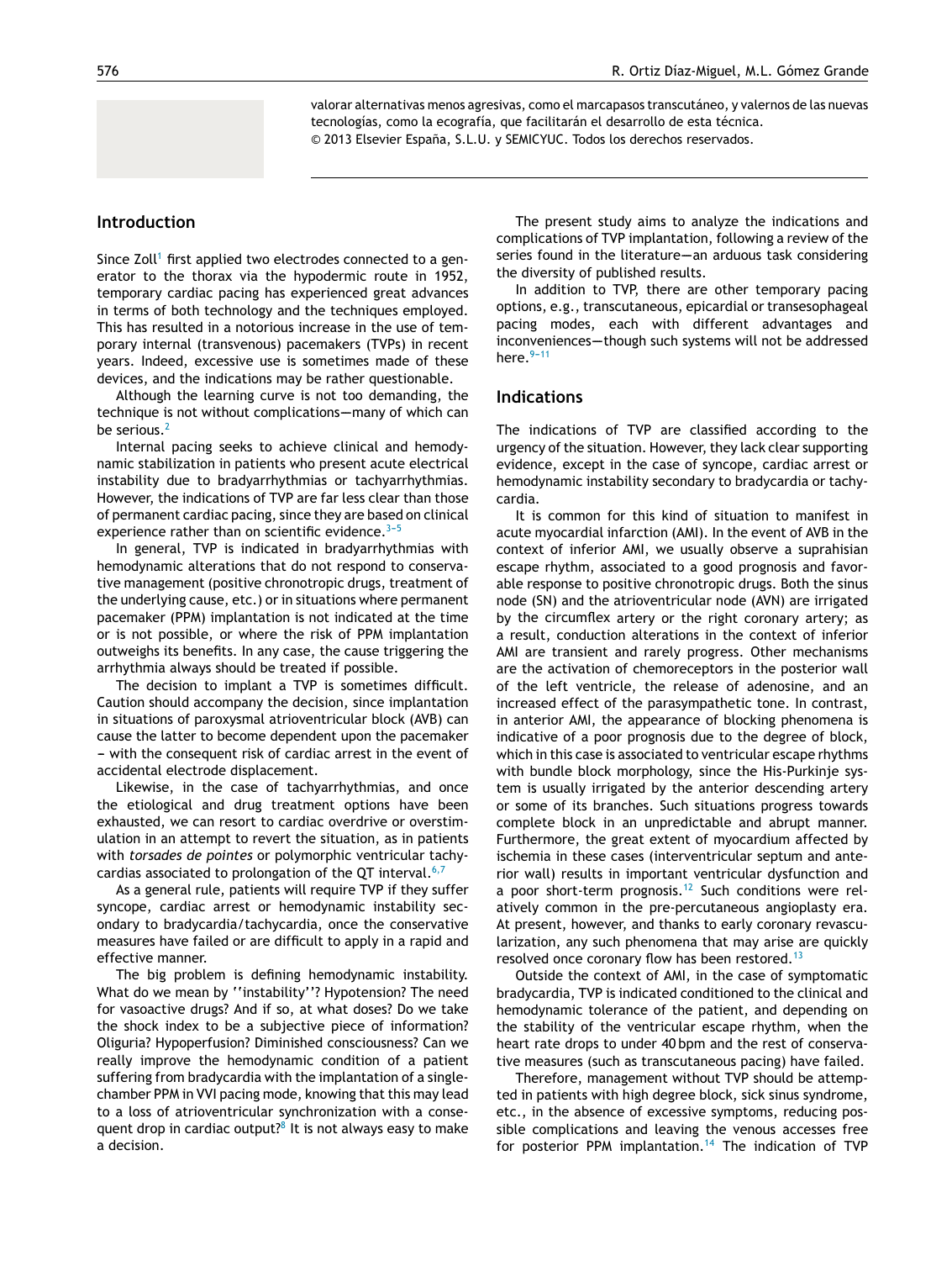must always be established on an individualized basis according to the clinical condition and course-special consideration being placed on the history of the disease process leading to the arrhythmia and the earliness of PPM implantation.

# **Clinical guides**

After reviewing the guides of the different scientific societies, we have established a number of recommendations for the implantation of TVP. The only guides that establish grades of recommendation are those corresponding to acute coronary syndrome with ST-segment elevation of the American Heart Association (AHA) of 2004,  $15$  and only in the context of AMI, while no such mention is made in the rest of the guides.  $16-20$ 

There are a number of possible scenarios:

- 1. Situations giving rise to symptomatic bradycardia that are revertible in time and do not require PPM implantation:
	- Damage to the SN, AVN or His-Purkinje system may occur after heart surgery. In these cases, and in order to maintain adequate hemodynamic stability in situations of dilated or hypertrophic myocardiopathy, the implantation of a provisional dual-chamber pacemaker may be of benefit. Following coronary revascularization surgery, damage to the SN or AVN is usually reversible. However, damage to the AVN or His-Purkinje system after valve replacement surgery tends to be permanent and ultimately require PPM implantation.
	- Different forms of myocarditis (Lyme disease).
	- Heart transplantation (usually associated to reversible alterations of the SN).
	- Cardiac contusion in the context of chest injuries implies a risk of AVB.
	- Electrolytic or metabolic alterations, intoxications or side effects of different drugs.
	- Situations of left bundle block, and possible right bundle alterations at insertion of a pulmonary artery catheter.
	- The perioperative period in patients with bifascicular or incomplete trifascicular block and a history of syncope. In such cases pacemaker implantation may be indicated on a prophylactic basis.
	- Recurrent supraventricular and ventricular tachycardias, such as polymorphic ventricular tachycardia associated to prolongation of the QT interval, or ventricular tachycardias or fibrillations associated to bradycardia and refractory to conservative management. Pacemaker implantation can be used to terminate or prevent such situations.
- 2. Recommendations in the context of AMI (Table 1).
- 3. In symptomatic bradycardia of degenerative origin, without response to drug treatment and which almost surely will require PPM implantation, TVP is indicated in the presence of:
	- SN dysfunction
	- Second- or third-degree AVB

**Table 1** Indications of temporary internal (transvenous) pacing in acute myocardial infarction.

#### *Class I*

#### Asystolia

Symptomatic bradycardia (including sinus bradycardia with hypotension and Mobitz 1 second-degree atrioventricular (AV) block with hypotension and lack of response to atropine) Bilateral bundle block (alternating bundle branch block, or right bundle branch block + left anterior branch hemiblock or left posterior branch hemiblock)

Bundle block of recent appearance with Mobitz 2 second-degree AV block

Right bundle block with associated left bundle branch block and Mobitz 2 second-degree AV block

#### *Class IIa*

Mobitz 2 second-degree AV block with narrow QRS Old or new fascicular block with Mobitz 2 second-degree AV block in the context of anterior infarction Old bundle block and Mobitz 2 second-degree AV block New bundle block and first-degree AV block New bundle block and Mobitz 1 second-degree AV block Right bundle block with left anterior or posterior branch hemiblock (of new or indeterminate appearance), with first-degree AV block Right bundle block with left anterior or posterior branch

hemiblock (of new or indeterminate appearance), with Mobitz type AV block

## *Class IIb*

Bifascicular block of indeterminate appearance and Mobitz 2 second-degree AV block Old bundle block and first- or second-degree AV block

#### *Class III*

First-degree AV block Mobitz 1 second-degree AV block Accelerated idioventricular rhythm Known bundle block or hemiblock before infarction and without conduction system alterations

- 4. As a general rule, TVP is to be avoided or used with great caution:
	- In the presence of mild, intermittent or well tolerated symptoms, independently of the primary conduction alteration involved.
	- During the implantation of a tricuspid valve prosthesis or in right ventricle infarctions, since ventricular capture may prove difficult.
	- In situations of coagulopathy, where the administration of platelets and prothrombin complexes is advisable in order to reduce the risk of bleeding.

# **Complications**

Temporary internal pacing is usually performed in extreme emergencies secondary to severe arrhythmia. The affected patients are often elderly, in poor general condition, with hemodynamic instability, a low cardiac output, and scantly cooperative. All this favors the development of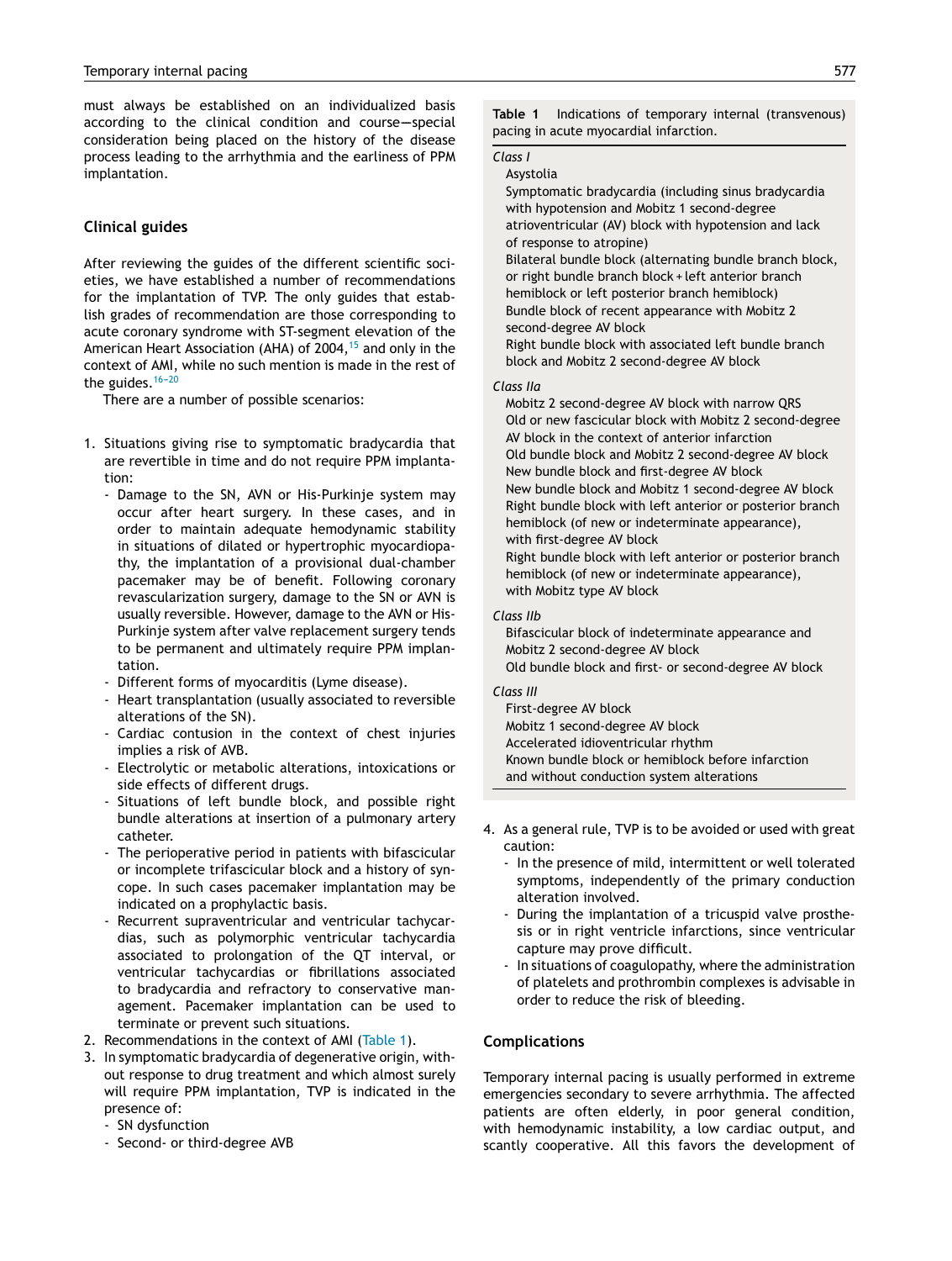|         | <b>Table 2</b> Complications of temporary internal (transvenous) |
|---------|------------------------------------------------------------------|
| pacing. |                                                                  |

| Complications                    | Percentage               | Range    |
|----------------------------------|--------------------------|----------|
| Venous access failure            | 15                       | $6 - 40$ |
| Defective implantation           | 10                       | $5 - 25$ |
| with capture failure             |                          |          |
| Sepsis                           | 9                        | $7 - 18$ |
| Arterial puncture                | 4                        | $0 - 6$  |
| Myocardial or pulmonary puncture | $\overline{\phantom{a}}$ | $0 - 4$  |
| Arrhythmias                      | 1                        | $0 - 2$  |

complications, which may be minor (hematoma at the puncture site), serious (e.g., cardiac tamponade) or even fatal. $^2$  $^2$ 

An analysis of the literature on such complications is greatly complicated by the fact that the different series make use of different definitions. In some articles, local infection at the puncture site is regarded as a minor complication, while other studies do not even mention such problems.

In 2006, McCann<sup>[21](#page-4-0)</sup> analyzed 15 studies including 3700 patients covering the period 1973-2004, in an attempt to homogenize the results. The incidence of complications was 26.5% (range 10-60%). Volkmann et al., <sup>[22](#page-4-0)</sup> in 1983, underscored the existence of a low incidence of complications (13.7%), with no deaths. On the other hand, in 1996, Murphy $^{23}$  $^{23}$  $^{23}$  reported a complications rate of 35% with a mortality rate of 28%, in a series of 194 patients. In [2](#page-4-0)004, López-Ayerbe et al.,<sup>2</sup> in another series of 530 cases, reported a complications rate of 18.5% with a mortality rate of 6%-though only three deaths were attributable to the pacemaker.

The incidences of the different complications according to the analysis of McCann<sup>[21](#page-4-0)</sup> are reported in Table 2.

Reducing the number of complications requires an analy-sis of the underlying causes. Murphy<sup>[24](#page-4-0)</sup> related the incidence of complications to the experience of the implanting professionals (general practitioners or specialists in training), supervision, and the geographical setting. However, the solution is not simple, considering the difficulty of ensuring the presence of specialists in the field in the different hospitals, the absence of 24-h a day coverage, the heterogeneity of the training programs, and the extreme emergency with which pacemaker implantation is carried out.

In our opinion, the incidence of complications could be reduced by adequate protocolization of the indication of temporary internal pacing, taking into account the existence of alternatives other than TVP, such as transcutaneous pacing. Another contributing element would be improved training of the personnel in charge of performing the technique outside the specialized units, through temporary training stays in units that see many patients of his kind, or in cardiac pacing reference centers.

#### **Access routes**

Having established the indication of temporary internal pacing, the first difficulty we face is central venous catheterization. The learning curve is crucial in this respect, since the insertion process can give rise to an important number of complications (hematomas, pseudoaneurysms, pneumothorax, hemothorax, etc.). Ultrasound guidance can lessen the complications of catheterization. The greatest level of evidence supporting the use of this technique corresponds to catheterization of the internal jugular vein (level A2), with greater controversy in the case of the subclavian vein (level C2) or femoral vein (level D). $25$ 

In effect, the use of one access route or other has been the subject of controversy in recent years.

The British Society of Cardiology<sup>[26](#page-4-0)</sup> recommends the right internal jugular vein as the access of choice, particularly in scantly experienced hands, since it represents the most direct route to the right ventricle and appears to be associated to fewer complications such as electrode displacement (with an incidence of only 8%), compared with other alternatives such as the antecubital route, which is presently little used for TVP.<sup>[17](#page-4-0)</sup>

López-Ayerbe et al. $<sup>2</sup>$  $<sup>2</sup>$  $<sup>2</sup>$  used the femoral route in 99% of</sup> their 530 patients. The reported complications rate was 19%, though the data appear to be somewhat ambiguous, since they do not appear to include deaths. Furthermore, the authors use terms such as ''serious'' and ''severe'', which have different interpretations.

The subclavian vein is another commonly used route, though it is associated with a higher incidence of pneumothorax, and hemostasis moreover proves difficult in the event of arterial puncture.

In our opinion, the use of an extra-thoracic access route should be the first choice, with the purpose of keeping the mentioned veins free in case future permanent pacemaker implantation proves necessary. Nevertheless, other authors prefer the right jugular and subclavian veins, because they provide easier access to the right ventricle.<sup>[27](#page-4-0)</sup>

# **Conclusions**

Temporary internal pacing is often a difficult decision, since its indications are not as clear as in the case of permanent cardiac pacing-the indications being based more on clinical experience than on scientific evidence. As a general rule, TVP is indicated in the case of clinical and hemodynamic instability secondary to bradyarrhythmias and tachyarrhythmias, once other more conservative measures have failed, since the technique is associated to complications that may even prove fatal. Avoiding such problems requires good training in the TVP implantation technique, sound knowledge of arrhythmias of this kind, and the support of additional tools such as ultrasound. In any case, the decision to introduce temporary internal pacing should be established on an individualized basis depending on the characteristics of each patient.

## **Conflicts of interest**

The authors declare that they have no conflicts of interest.

#### **Annex. Work group**

Gonzalo Hernández-Martínez (Department of Intensive Care Medicine, Infanta Sofía University Hospital, Madrid); Mar Juan-Díaz, Ainhoa Serrano-Lázaro (Department of Intensive